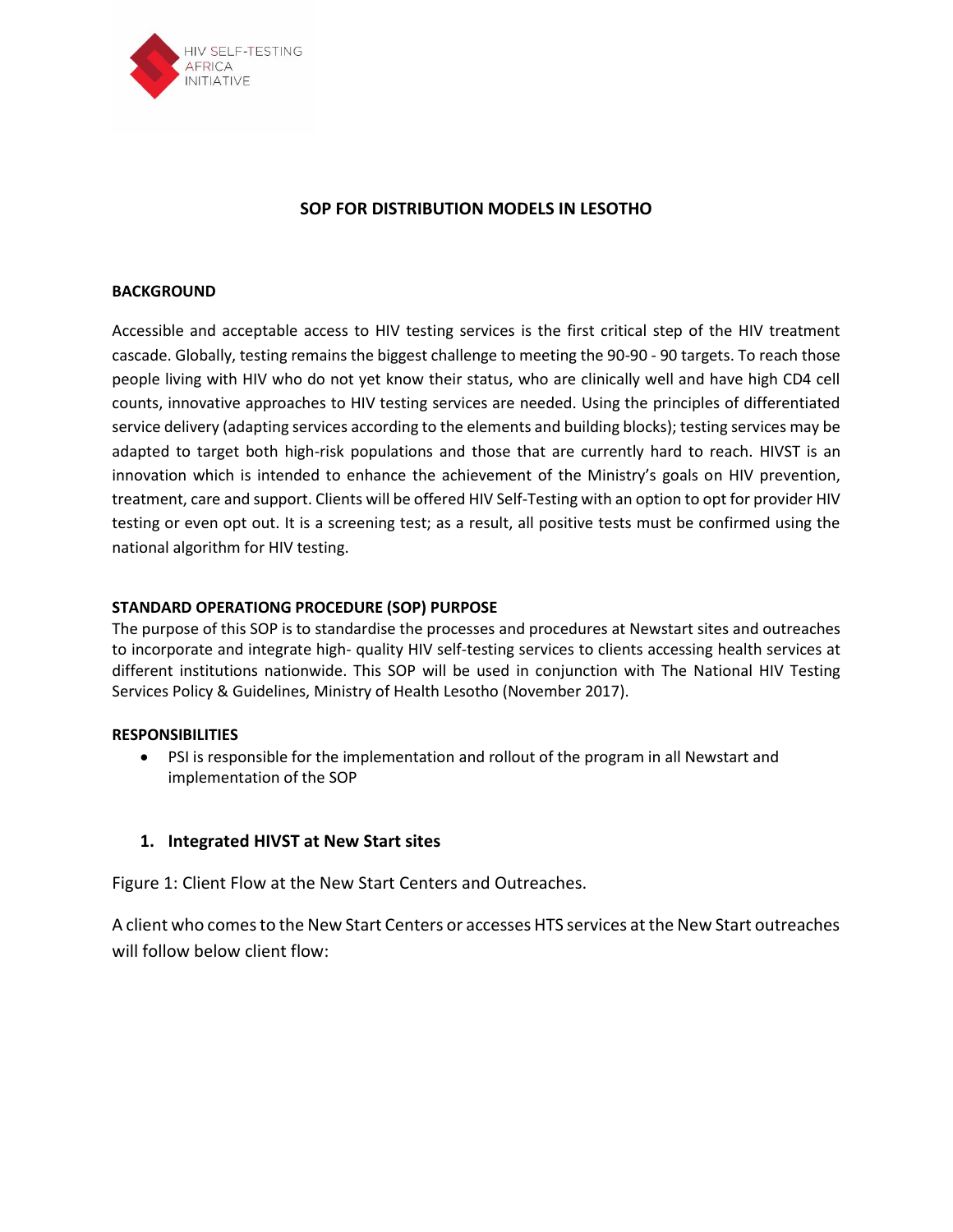



The clients will be offered option to self-test or to receive provider delivered HIV Testing (PDHTS) at the seven New Start Centers. The HTS provider collects client data based on the HIVST register (see attached copy of HIVST register)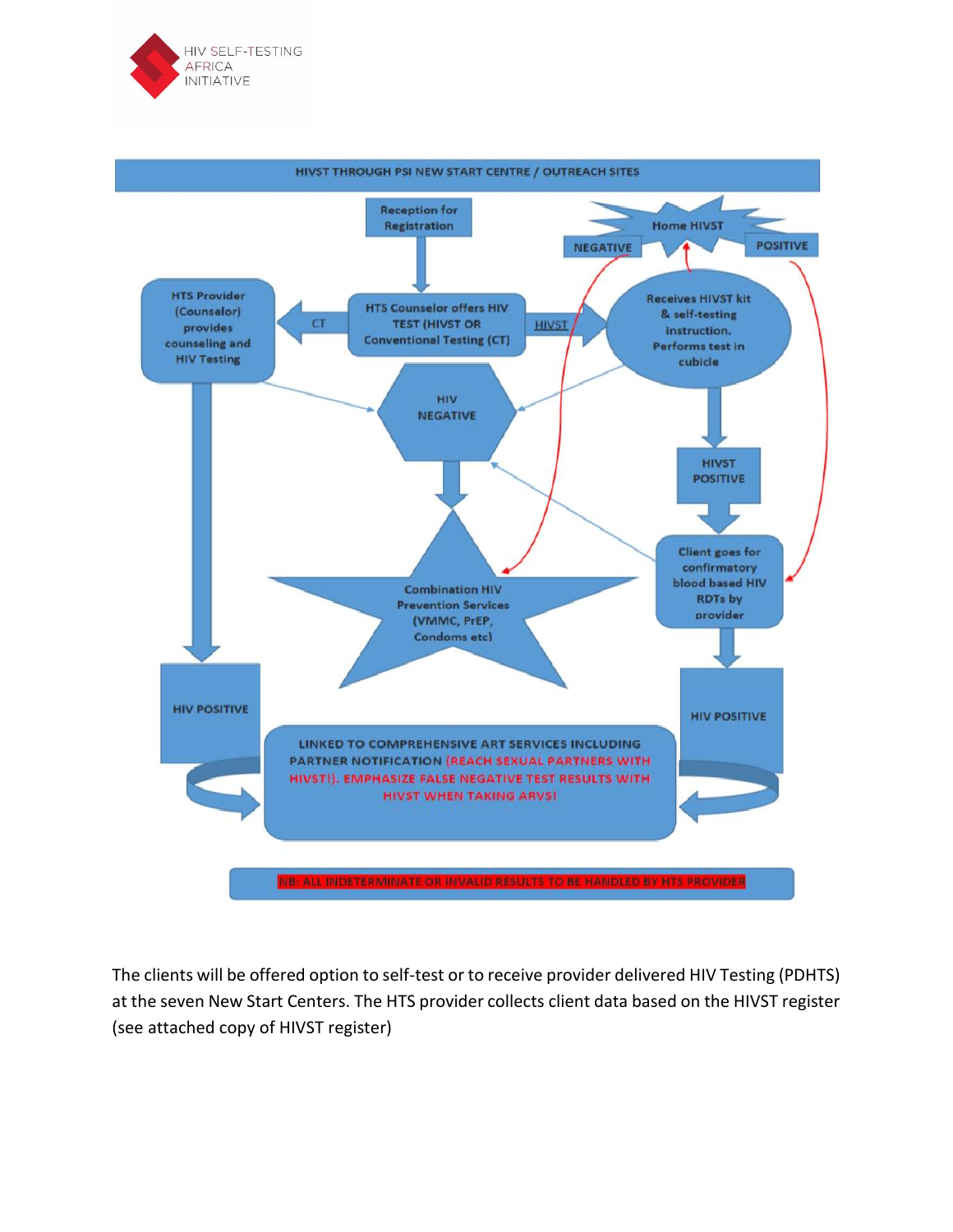

Clients who opt for self- testing will have the choice of testing on site or taking the kit away for testing at their convenience. Clients will be encouraged to test at site where possible to maximize review of test result with health care provider.

Clients who choose to self-test on-site will be given a self-test package and access to room where they can self-test in private. The self-test package will consist of the kit and testing instructions in English and Sesotho. Clients are encouraged to discuss the result with an HTS provider after self – testing within testing site. If the result is positive, the client is offered confirmatory HIV Testing by the provider. If confirmatory results are positive, then client is referred for on-going HIV care & treatment at the community initiation housed in New Start site. All confirmed clients living with HIV will be offered HIV self-test kit for secondary distribution to their sexual partner(s) or home visit for index HIV testing.

If HIV self-test is negative, the client is counseled on HIV prevention and offered preventive methods including VMMC for males, PrEP if eligible according to guidelines and consistent & correct condom use. The client with a negative HIV status will also be counseled on need for subsequent repeat testing according to risk profile outlined in the national guidelines.

### **Clients choosing to self-test off site**

Clients choosing to test off-site will be given the self-test package and will be shown the instruction video and written step by step guide on how to perform an HIV self-test. All clients who opt for out of New Start HIV self-testing will be provided with counseling on the importance of linking to a health facility after taking the test. Clients who test positive out of New Start will be encouraged to link to health care facilities of their choice, for confirmatory provider delivered HIV testing and possible enrolment into on-going care. Clients who test negative by self-test out of New are encouraged to present at health facilities for HIV prevention services as applicable.

Clients who opt to test out of the site will be offered telephonic follow-up by the HTS provider to find out the outcome of the test. At the time of collecting the self-test kit, participants will be asked to think about the date and time they are likely to self-test. Once they decided on date they want to test, they will be provided with a client held appointment card that serves as a reminder to the client. An appointment date for the facility visit after the test will also be entered on the card.

Clients will be encouraged to return used kits when they follow at the facility for services outlined above. The returned are only used to assess use of distributed kits. Clients who self-test out of facilities will be followed with a phone call randomly (systematic random sampling, taking every third client served) to check use of the test and linkage to appropriate services. Calls to clients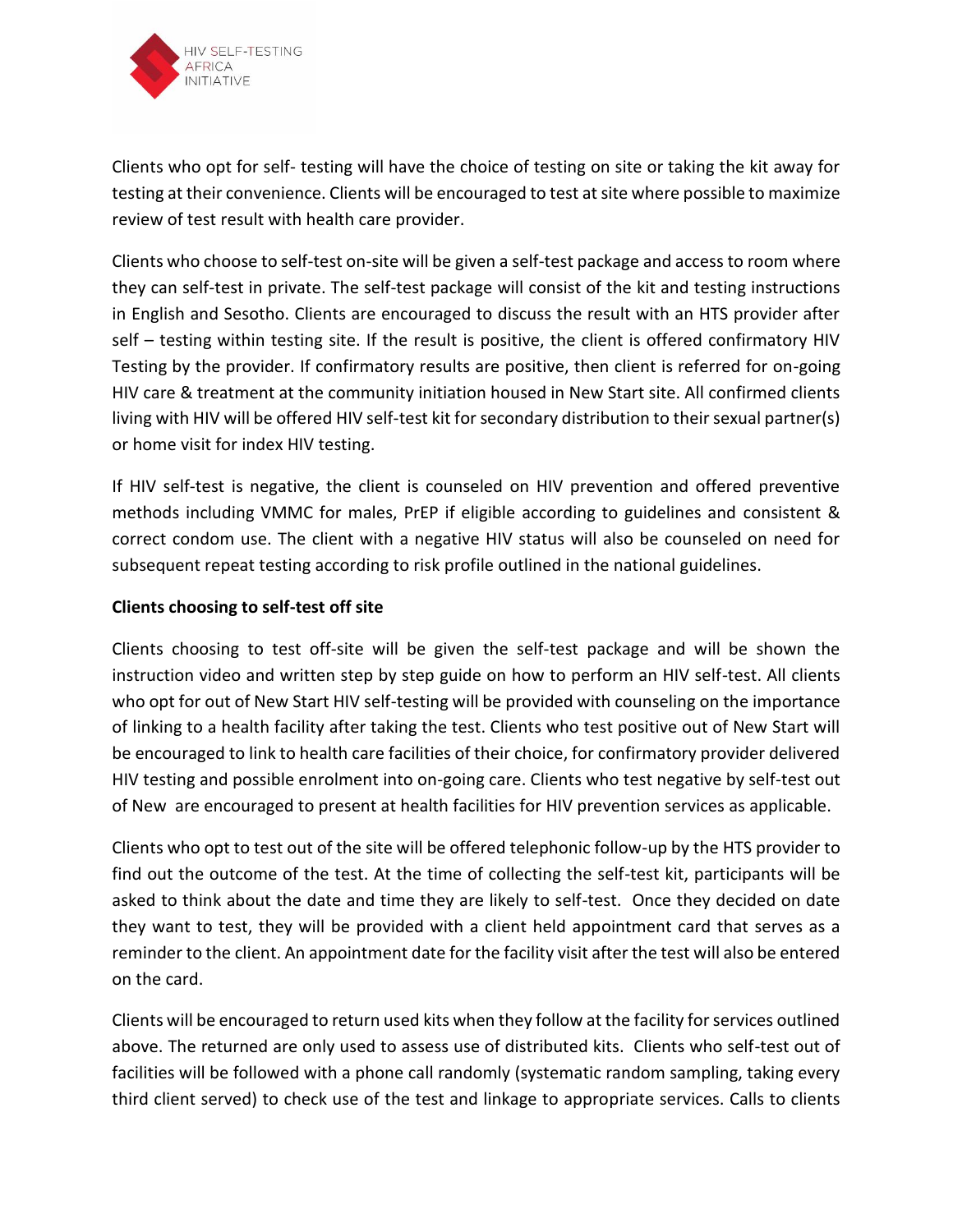

who opt to test at home will be made within a month of collecting the kit. This telephonic followup will be implemented for the first six months of implementation and then reviewed. Clients will also be asked to report if they visited a health facility after taking an HIV self-test for services outlined above.

## **2. Targeted HTS outreach services integrated within New Start outreach**

Clients who test at the New Start mobile outreaches will follow the client flow indicated above (Figure: 1). The clients will be offered option to self-test or to receive provider delivered HIV Testing (PDHTS) at the mobile outreach. The HTS provider collects client data based on the HIVST register (see attached copy of HIVST register). Clients who opt for self- testing will have the choice of testing on site or taking the kit away for testing at their convenience. Clients will be encouraged to test at mobile outreach where possible to maximize review of test result with HTS provider.

Clients who choose to self-test on-site will be given a self-test package and access to testing tent where they can self-test in private. The self-test package will consist of the kit and testing instructions in English and Sesotho.

If the result is positive, the client is offered confirmatory HIV Testing by the HTS provider at the site. If confirmatory results are positive, then client will be initiated at the collaborative community ART initiation with EGPAF. For HIV positive clients who may not be willing to initiate at the community ART initiation, then they will be referred to the preferred nearby health facility. All confirmed clients living with HIV will be offered HIV self-test kit for secondary distribution to their sexual partner(s) or home visit for index HIV testing.

If HIV self-test is negative, the client is counseled on HIV prevention and offered preventive methods including VMMC for males, PrEP if eligible according to guidelines and consistent & correct condom use. The client with a negative HIV status will also be counseled on need for subsequent repeat testing according to risk profile outlined in the national guidelines. Clients who will opt to do self-test off site will also follow similar processes for clients who test off site at New Start.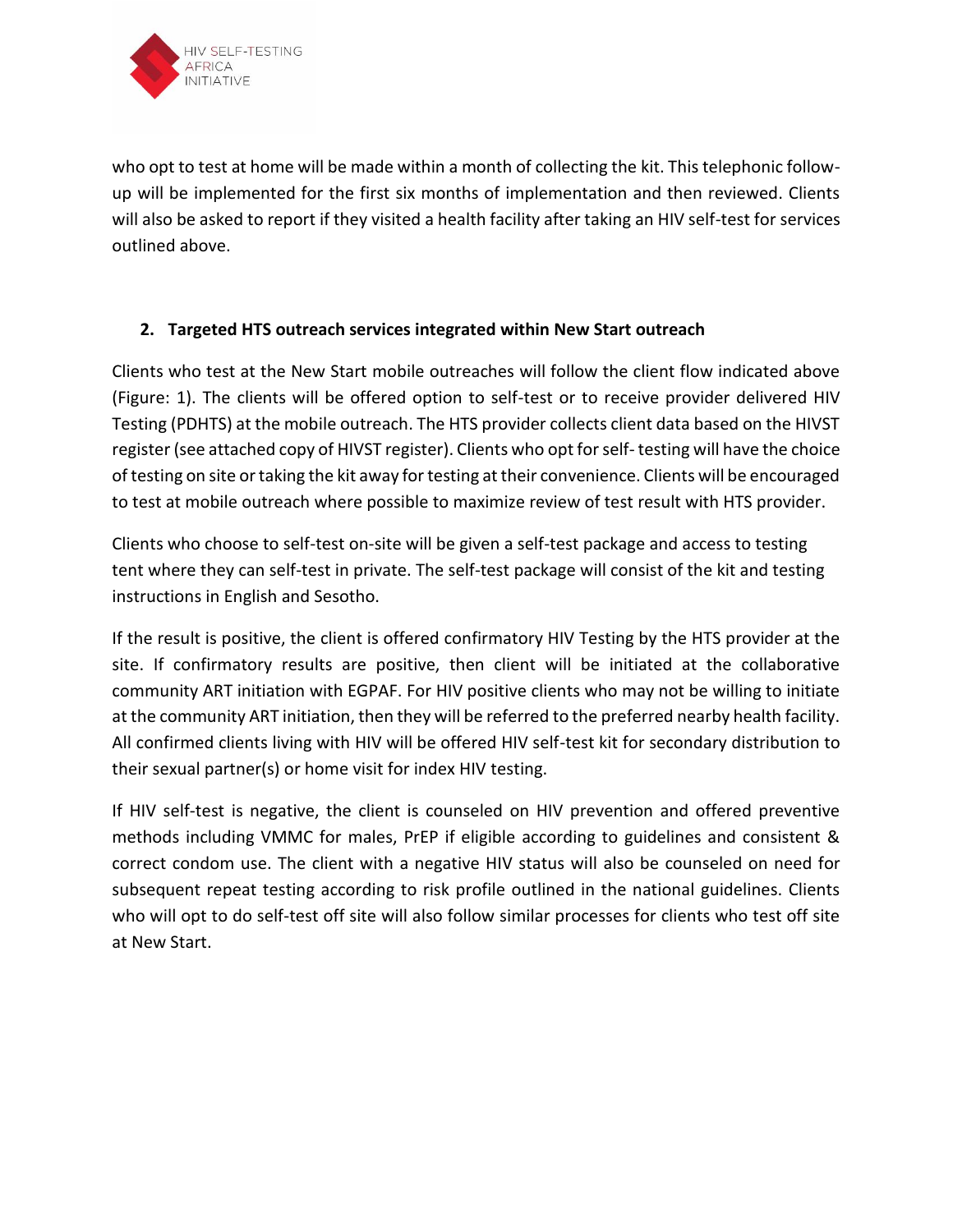

### **3. DETAILED PROCEDURES**

**Oral Fluid Tests:** *there is no need to prick but to simply swab gums*



HIVST is the strategy that is implemented to compliment other health strategies in the fight against HIV. It should be noted that HIVST kits should be distributed to **clients who are not likely to test with conventional testing.**